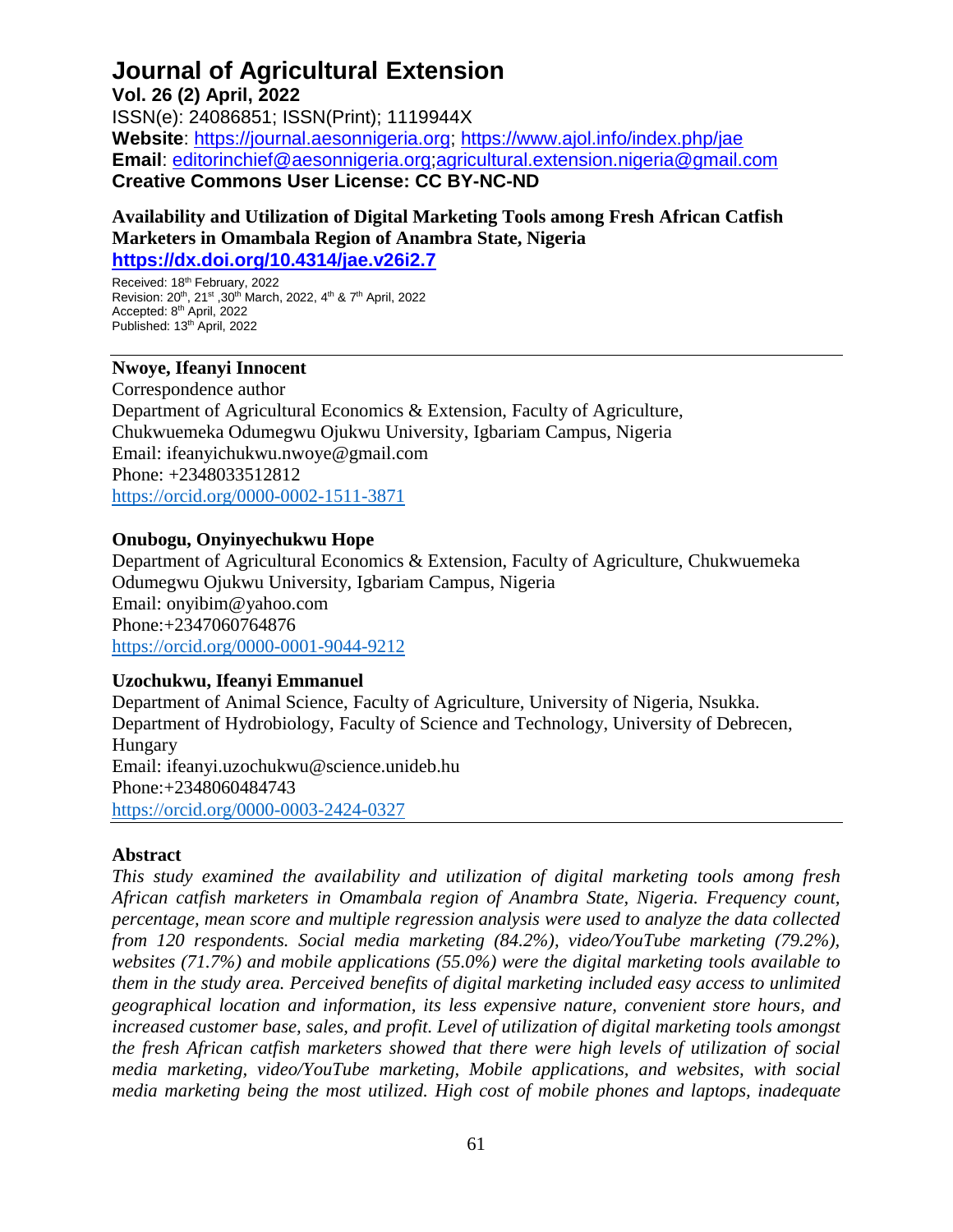*operating capital, poor power supply, computer literacy, huge advertisement and internet subscription cost, limited access to internet, and lack of awareness were the identified constraints to the marketers' utilization of digital marketing strategies. Age of the marketers had negative effect on their level of utilization of digital marketing tools, while educational qualification, marketing experience and availability of fund had positive effect on the marketer's level of utilization of digital marketing tools. Fresh African catfish marketing is a source of livelihood in the study area and the marketers utilize some digital marketing tools. Fresh African catfish marketers be given financial support, and more awareness created on other digital marketing tools for increased income and livelihood.*

**Keywords:** Digital marketing of fresh fish, fresh catfish in Omambala

#### **Introduction**

Marketing is recognized as a key component of fish production, with the production process said to be completed after the fish reaches the final consumers. Marketing refers to the totality of the activities involved in creating, communicating, delivering, and exchanging goods and services that have value for customers, clients, partners, and society at large (American Marketing Association, 2022). According to Alexandra, Amy and Ariel (2021), marketing involves a chain of activities, considering the nature of the within and between sectorial relationships existing along the value chains from production to consumption, these activities range from adverts, selling of products, and delivering products to consumers. With the high volume of trades in fish and fishery products globally, fish production represents a critical part of the marketing process particularly, in Nigeria, where it provides a means of livelihood and income generation to a huge part of the population (Okeke and Nwoye, 2019). Thus, the need to develop and maintain a sustainable linkage between the marketing chain and industry players cannot be overemphasized as it enhances the availability of fish and fishery products. In line with this therefore, it is pertinent to explore and deploy various kinds of efficient marketing tools which have proven beneficial over the years.

The internet as a virtual shop is considered one of the emerging innovative markets that is fast developing and driven by technological advancements (Kaartem and Nystrom, 2021). Online fish marketing provides fresh and safe fish products, which gives it an edge over other fish retail outlets (Sajeev, 2021). More so, following the rising popularity of e-grocery and the advent of cheaper freezing technologies, there has also been a concomitant progressive increase in ecommerce fish marketplaces, which offers good online presence and opportunities to a greater fresh Africa catfish marketer. Thus, optimally engaging the digital marketing platforms such as the social media tools/ platforms for increased sales and contributing more to the nation's economy. However, achieving a sustainable online presence in other to increase sales will require the development and adoption of the available, convenient and efficient digital marketing tools such as social media applications and websites, for adequate support and closing the gap between consumers' needs and demands. This will ensure that marketers' efforts are better targeted and directed at the consumers. Generally, the utilization of digital marketing tools in the marketplace by users has proven to be a viable and efficient means for marketing their products for improved rate of returns and more rapid sales of their perishable goods (Deng, 2020).

As noted by Greg (2017), agricultural producers are faced with numerous challenges such as low commodity price; which middlemen usually capitalize on by forcing the producers to sell at low prices and thus, leaving the farmers or producers with little or no profit. In an attempt to make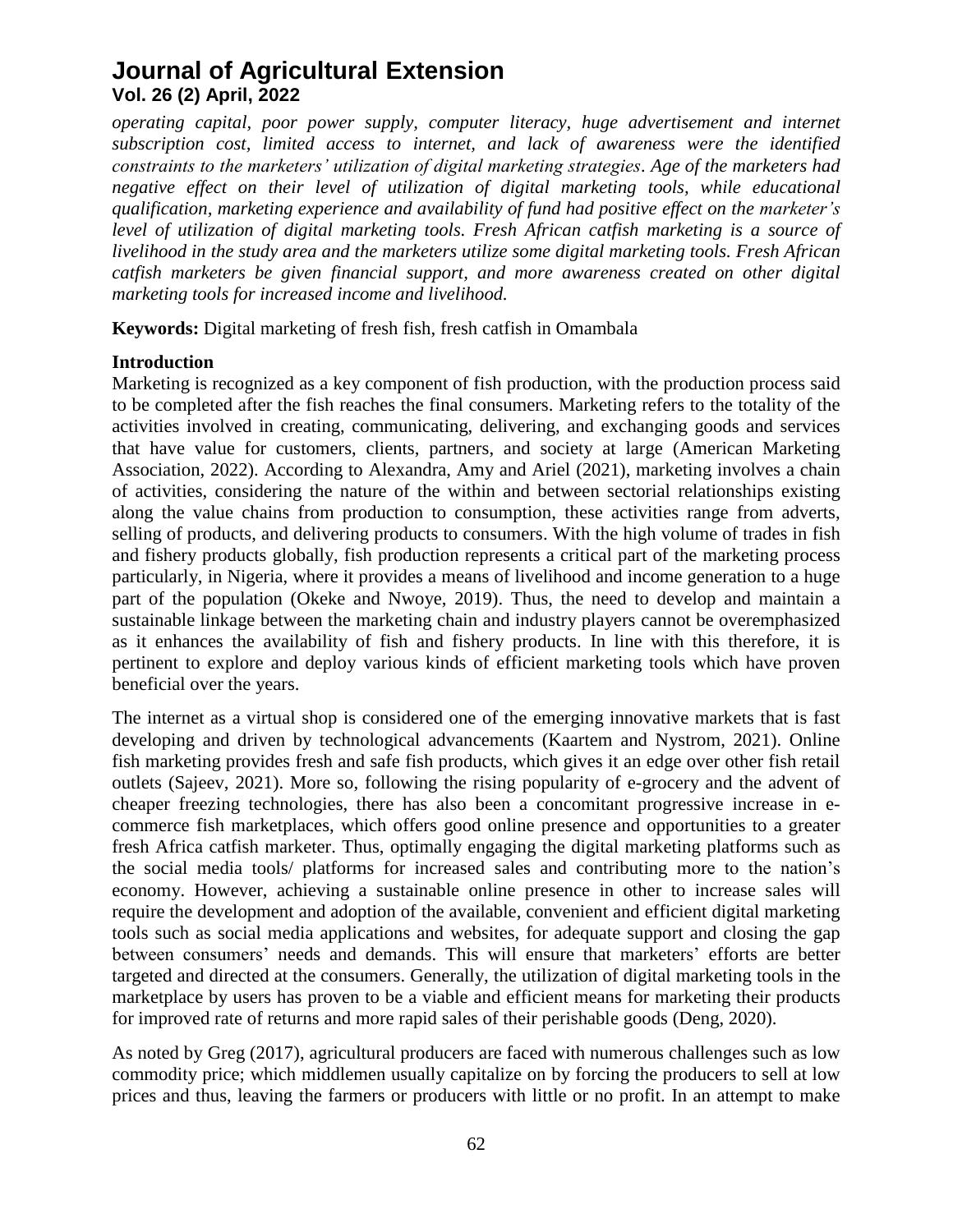extra profits, these middlemen are known to add huge amounts to the prices of these agro produce and, thus eventually increasing their final cost. However, with the proliferation of internet access and increasing computer literacy, digital marketing could help these agricultural producers control the prices of their produce, have a wider customer reach, get higher prices for their products and make reasonable profit. Additionally, the final consumers are more assured of higher quality buys for better prices as the cost of the middlemen are scrapped or made minimal in the digital marketing system (Reddy, 2021). On the part of the consumers, time and accessibility of products are of utmost importance. The freedom to choose fish products at a time and price of their convenience, while sitting at home or engaged in other activities, and the luxury of getting it delivered fresh to any location of their choice has made this new market space an attractive trading site.

Further, online marketing helps the poor rural catfish farmers and marketers who are struggling to enter the market or deliver their produce to consumers with minimal middlemen interference (Shyam, Harsha, Athira, Smitha, Shinu and Mohammed, 2018). Regardless, it is worthy to note that potentials of the aquaculture and fisheries industry to contribute towards a sustainable agricultural productivity has remained unexploited as little or no attention is being paid to this sector. On the other hand, however, the benefit of online marketing is currently being enjoyed by several fish farming and marketing businesses. According to Ajiboye, Osundare, Oluwatusin, Toluwase and Amao (2020), despite the popularity of fresh fish marketing in Nigeria, online fresh catfish marketing can be best described as being at the infant stage when compared to the larger market potentials created for it.

Therefore, it is justifiable to say that online fresh catfish marketing in Nigeria is an untapped goldmine, considering an ever increasing need to enhance its market share, as well as the marketer's return on investment. Hence, the need to assess the availability and utilization of digital marketing tools among fresh African catfish marketers in Omambala region of Anambra State. The study was designed to:

- i. identify the various digital marketing tools available in the study area;
- ii. ascertain the benefits of digital marketing tools among the fresh catfish marketers;
- iii. determine the level of utilization of the digital marketing tools in the study area; and
- iv. identify constraints to utilization of digital marketing tools among the respondents.

#### **Hypothesis of the study**

There was no significant relationship between the socio-economic profile of the fresh African catfish marketers and their level of utilization of the digital marketing tools.

#### **Methodology**

The study was conducted in Omambala region of Anambra State, Nigeria. The region comprises Anambra East (between longitudes 6°16' and 0.01"North; latitudes 6°49' and 0.01" E), Anambra West (between latitude  $10^0$  5<sup>0</sup> N and longitude  $15^0$  5<sup>0</sup> E), Ayamelum (latitude 5<sup>0</sup> 36<sup>'</sup> and 6<sup>0</sup> 18<sup>'</sup> North; longitude  $7^0$  24' and  $8^0$  27') and Oyi (Latitude  $5^0$  and  $7^0N$  and Longitude  $6^0$  and  $7^0E$ ), Local Government Areas. The population of the study comprised of fresh African catfish marketers who live and market fresh catfish in the Omambala region. Multi-stage sampling procedure involving purposive and simple random sampling techniques was used in selecting 120 fresh African catfish marketers that were used in the study. In stage I, there was purposive selection of three local government areas which were selected on the basis of water bodies and activities fresh catfish farming in the areas, namely, Ayamelum, Anambra East and Anambra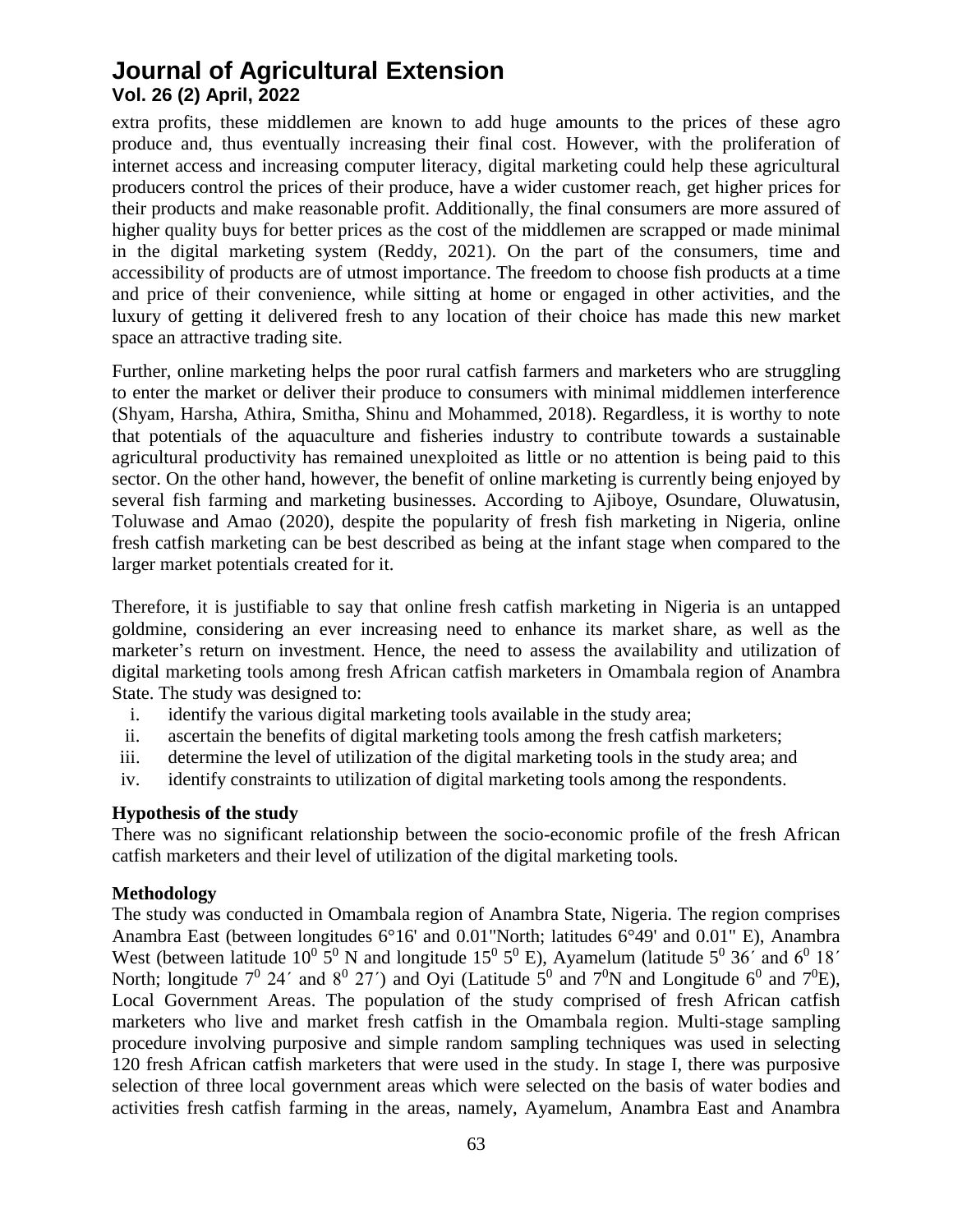West. Stage II involved a purposive selection of two communities that are notable for fresh African catfish production and marketing in the region. The communities include: Nzam and Anam in Anambra West; Aguleri and Umueri in Anambra East; Anaku and Ifite-Ogwari in Ayamelum, all in Omambala region of Anambra State. Finally, stage III involved a random sampling selection of 20 fresh African catfish marketers from each of the six communities, giving a total of 120 respondents that were used for the study. Primary data were used in the study while data collected were analysed using descriptive (frequency, percentages and mean scores) and inferential (multiple regression) statistics.

#### **Results and Discussion**

#### **Types of Digital Marketing Tools Available**

The various types of digital marketing tools available to the marketers in the area are displayed on Table 1. Findings of the study indicate that social media marketing app (84.2%), video /YouTube marketing (79.2%), websites (71.7%) and mobile applications (55.0%) were the major digital marketing tools available in the study area. As many as 84.2% of the catfish marketers indicated that social media marketing is available. The fresh African catfish marketers, due to their level of education, were conversant with these digital marketing tools, especially social media marketing. The popularity and availability of the social media marketing tools among the fresh African catfish farmers can be attributed to the capability of social media in changing the marketing landscape. Also, social media tools provide marketers with improved ways of marketing that enable users to engage with existing customers and reach new ones while allowing them to promote their desired culture, mission, or tone.

| Digital marketing strategies       | Percentage $(\% )$ |  |
|------------------------------------|--------------------|--|
|                                    | Yes                |  |
| Social Media marketing             | $84.2*$            |  |
| Video/YouTube marketing            | 79.2*              |  |
| Websites                           | $71.7*$            |  |
| <b>Mobile Applications</b>         | $55.0*$            |  |
| Search Engine Optimization (SEO)   | 24.2               |  |
| E-mail Marketing                   | 10.8               |  |
| Pay Per Click (PPC)                | 06.7               |  |
| <b>Source:</b> Field survey, 2021. |                    |  |

#### **Table 1: Types of digital marketing tools available**

#### **Perceived Benefits of Digital Marketing Tools among Fresh African catfish Marketers**

The marketers' perception of the benefits of using various digital marketing tools available to them differs. However, Table 2 reveals that the perceived benefits, in order of hierarchy, include: Access to unlimited geographical location ( $\bar{x}$ =3.80), less expensive nature of digital marketing  $({\bar x}=3.76)$ , its accessibility ( ${\bar x}=3.16$ ), convenient store hours ( ${\bar x}=2.95$ ), easy access to information  $({\bar x}=2.90)$ , increased customer base ( ${\bar x}=2.88$ ), increased sales ( ${\bar x}=2.74$ ), and increase in profit  $(\bar{x}=2.51)$ . The result of the analysis is an indication that the marketers perceive digital marketing as beneficial to business. The result of the analysis is in agreement with the findings of Sherpaw,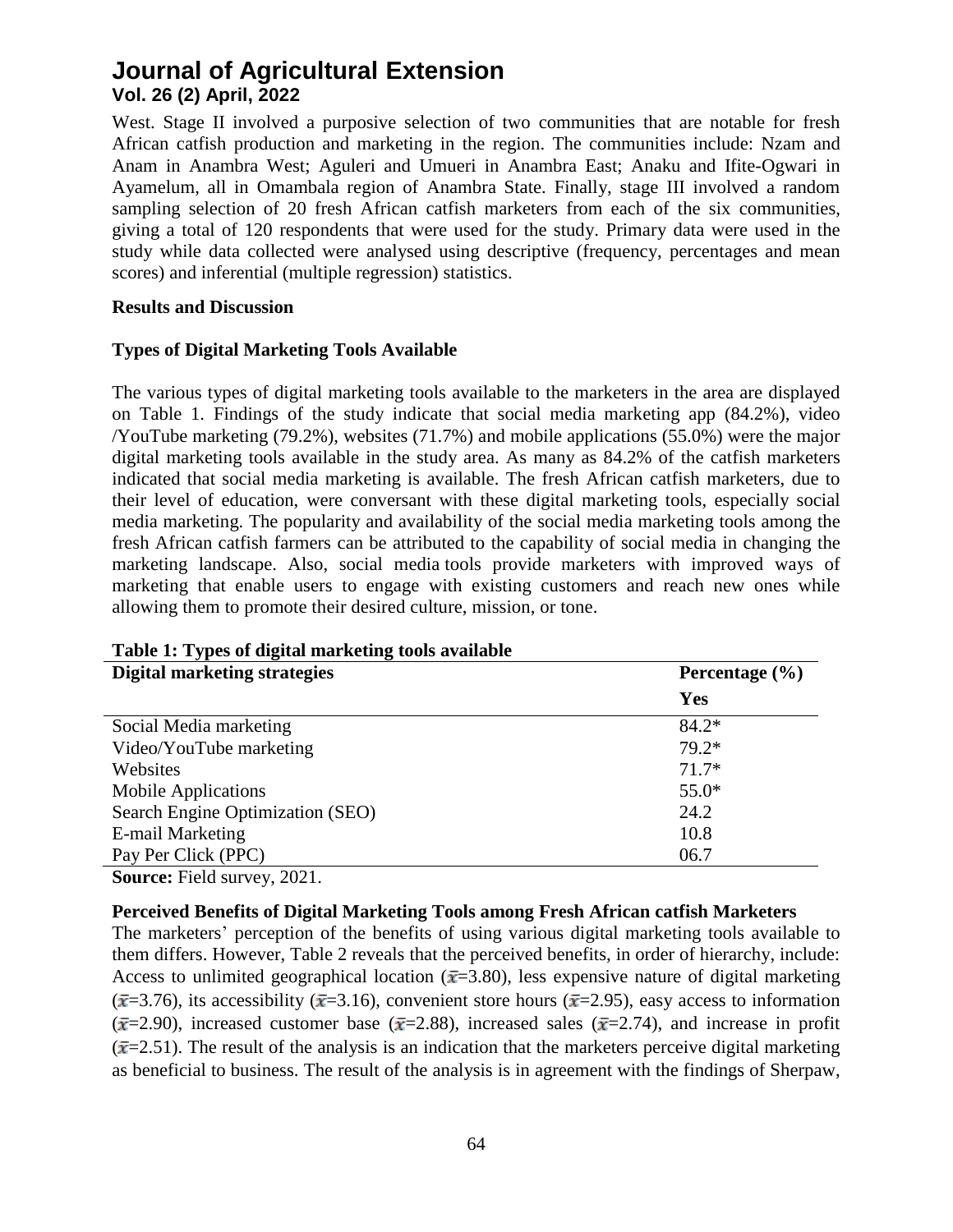Muhsenullah, and Farhad (2022) that unlimited access and access to information were the perceived benefits of social media tools, especially in agricultural sector.

| <b>Benefits of digital marketing tools</b> | Mean $(\bar{x})$ score |  |  |
|--------------------------------------------|------------------------|--|--|
| Access to unlimited geographical location  | $3.80*$                |  |  |
| Less expensive                             | $3.76*$                |  |  |
| Accessibility                              | $3.16*$                |  |  |
| Convenient store hours                     | $2.95*$                |  |  |
| Access to information                      | $2.90*$                |  |  |
| Increased customer base                    | 2.88*                  |  |  |
| Increased sales                            | $2.74*$                |  |  |
| Increase in profit                         | $2.51*$                |  |  |
| Satisfaction                               | 2.35                   |  |  |
| Provision for customized products          | 2.27                   |  |  |
|                                            |                        |  |  |

**Table 2: Perceived benefits of digital marketing tools** 

**Source:** Field survey, 2021.

 $*$  > 2.5 = Beneficial

#### **Level of Utilization of Digital Marketing Tools among the Marketers**

Findings on the level of utilization of digital marketing tools amongst the fresh African catfish marketers is shown in Table 3. The result reveals that there were high levels of utilization of social media marketing, video/YouTube marketing, Mobile apps and websites by the marketers. Social media marketing is the most utilized. As shown in Table 3, 56.70%, 48.33%, 45.00% and 35.80% of the marketers utilized social media marketing, video/YouTube marketing, Mobile apps and websites, respectively, to a great extent. This further affirms the marketers' perception of digital marketing tools as beneficial to business. As expected, Search Engine Optimization (SEO), E-mail Marketing, and Pay Per Click (PPC) had low level of utilization amongst the marketers because these tools were noted as unavailable digital marketing tools in the study area. Thus, as result of their unavailability, there was low level of utilization of these tools amongst the fresh African catfish marketers in the region. The finding agrees with the finding of Yogesh, Elvira, Laurie, Jamie, Raffaele, Jenna, *et al* (2021) who indicated that so many companies and individuals make use of numerous social media platforms such as Facebook for social media/online marketing.

| Table 3. Fresh catholi marketers - atmzation of uigharmarketing tools available |                        |  |  |
|---------------------------------------------------------------------------------|------------------------|--|--|
| <b>Digital marketing tools</b>                                                  | Mean $(\bar{x})$ score |  |  |
| Social Media Marketing                                                          | $3.19*$                |  |  |
| Video/YouTube Marketing                                                         | $3.01*$                |  |  |
| Mobile Apps                                                                     | $2.85*$                |  |  |
| Websites                                                                        | $2.70*$                |  |  |
| Search Engine Optimization                                                      | 2.41                   |  |  |
| E-mail Marketing                                                                | 2.26                   |  |  |
| Pay Per Click (PPC)                                                             | 1.96                   |  |  |
| $\Omega$ = = = = = = $\Gamma$ ; 1.1 = = = = = = 0.00.1                          |                        |  |  |

**Table 3: Fresh catfish marketers' utilization of digital marketing tools available**

**Source:** Field survey, 2021.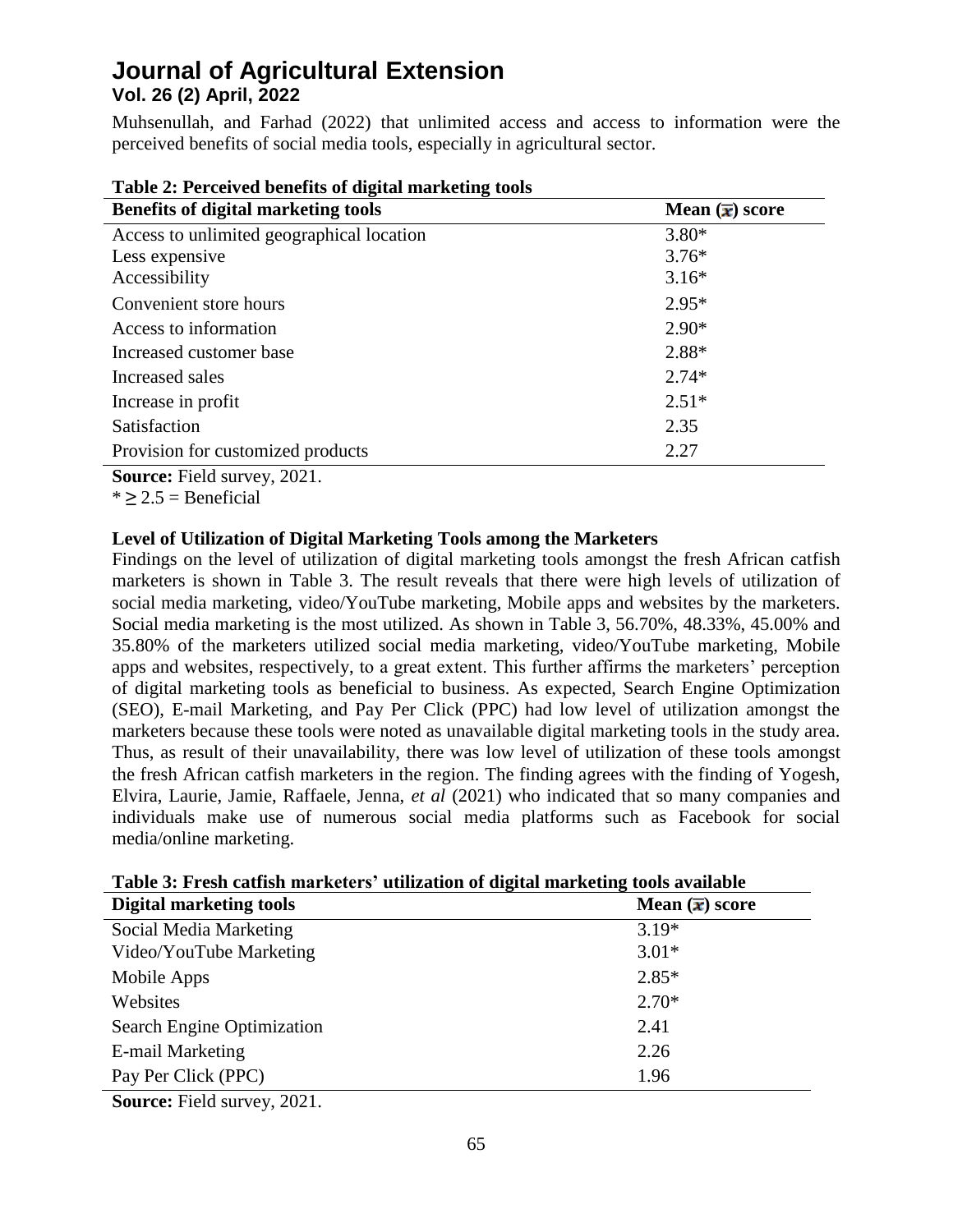# **Journal of Agricultural Extension**

## **Vol. 26 (2) April, 2022**

#### **Constraints to Utilization of digital marketing tools among the marketers**

Table 4 shows the constraints to the marketers' utilization of digital marketing tools, and in the order of severity, include high cost of phones and laptop ( $\bar{x}$ =3.78), inadequate operating capital  $(\bar{x}=3.54)$ , poor power supply  $(\bar{x}=3.09)$ , computer literacy  $(\bar{x}=2.98)$ , huge advertisement cost  $({\bar x}=2.81)$ , high cost of internet subscription  $({\bar x}=2.71)$ , limited access to internet  $({\bar x}=2.66)$ , and lack of awareness ( $\bar{x}$ =2.56). These major constraints have to do with costs/finance. Findings further buttresses the fact that lack of finance is the underlying constraint to utilization of digital marketing tools among marketers. On the other hand, Ogbeide-Osaretin and Ebhote (2020), attributed these constraints to the fact that access to infrastructures such as electricity are usually very poor in rural areas where agriculture activities are predominant, and these are needed for effective digital marketing. Unavailability of internet, low patronage and unavailability of fresh catfish were minor constraints. Ike-Obasi (2021) likewise identified lack of capital as the most critical constraint to fish marketing. Lack of awareness is another major constraint to proper usage of digital marketing. Ejiogu-Okereke, Chikaire, Ogueri, and Chikezie, (2016) opined that catfish marketers do not have enough access and knowledge of the ICTs, especially the modern ones which will make them exploit the potentials embedded in the use.

| Mean $(\bar{x})$ score |
|------------------------|
| $3.78*$                |
| $3.54*$                |
| $3.09*$                |
| 2.98*                  |
| $2.81*$                |
| $2.71*$                |
| $2.66*$                |
| $2.56*$                |
| 2.48                   |
| 2.19                   |
| 2.03                   |
|                        |

**Table 4: Fresh African catfish marketers' constraints to utilization of digital marketing tools** 

**Source:** Field survey, 2021.

Decision Rule:  $\geq 2.5$  =  $*$  Major constraint

#### **Relationship between Marketers' socioeconomic characteristics and their level of utilization of digital marketing tools.**

The relationship between marketers' socio-economic characteristics and their level of utilization of digital marketing strategies was identified using multiple regression analysis as displayed in Table 5. The value of  $\mathbb{R}^2$  which is 0.77 indicates that the listed socioeconomic variables (jointly) can explain up to 77% of the variations in the marketers' level of utilization of digital marketing strategies. The overall significance of the regression analysis is ascertained by the significance of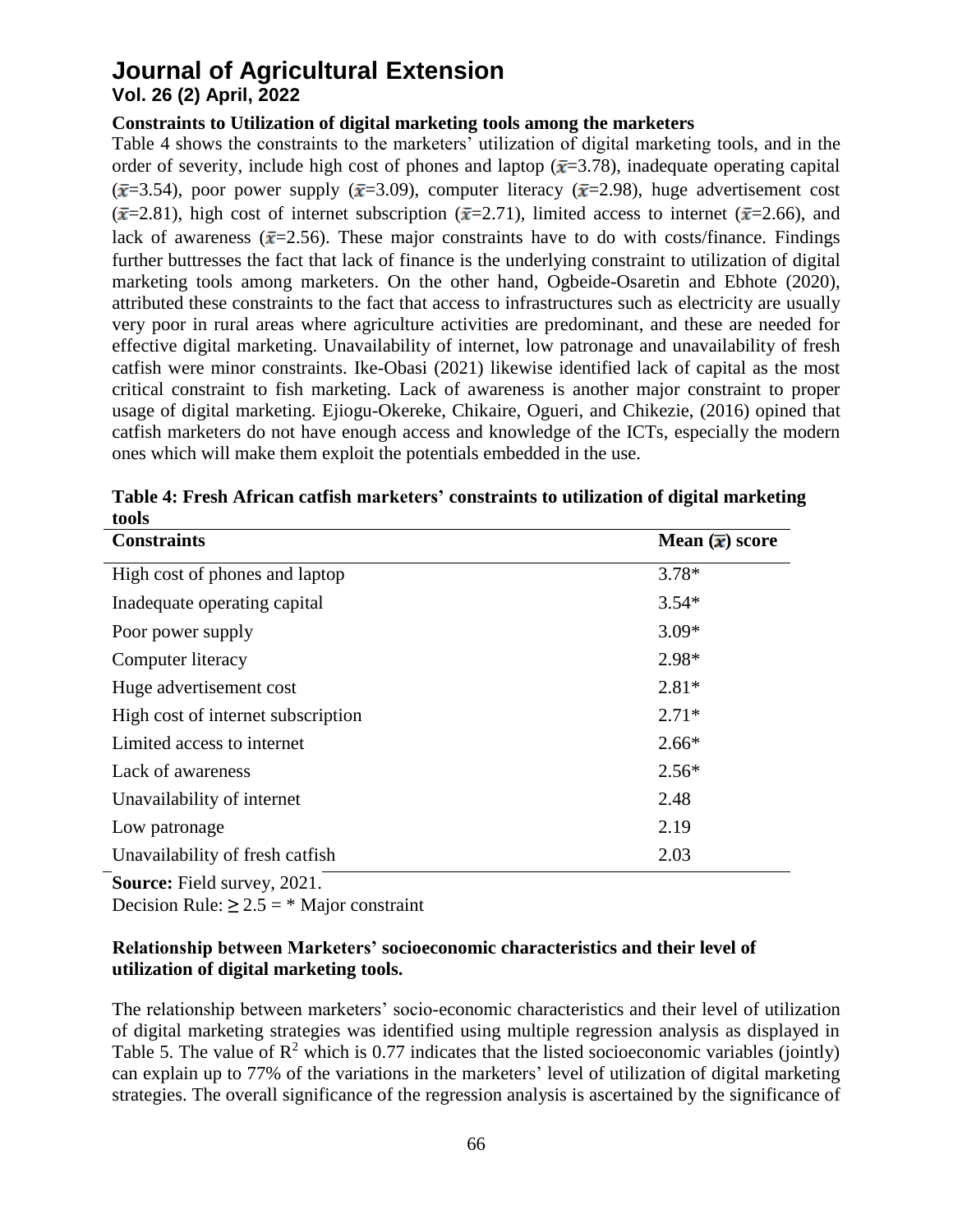the F statistic. The results clearly reveal that out of the seven variables examined, four variables – age, educational qualification, marketing experience and availability of fund were significant. However, while age of the fresh catfish marketers had negative effect on their level of utilization of digital marketing strategies, educational qualification, marketing experience and availability of fund had positive effect.

As shown in Table 5, for every one-year increase in the age of the marketers there was a 0.126 reduction in their level of utilization of digital marketing strategies. In essence, the older the marketer, the lower the level of utilization of digital marketing tools. An explanation to this could be that older people seem to find it difficult to flow with the computer age. In fact, the younger generations are more conversant with the social media and other digital tools. The educational level of the fresh catfish marketers had positive effect on their level of utilization of digital marketing strategies. Thus, for every extra year spent in acquiring education, the level of utilization of digital marketing tools increased by 0.238. This means that the more years a catfish marketer spent in school, the higher the level of utilization of digital marketing strategies. Hence, this is to say that education exposes one to many things. Moreover, ability to read, write, understand and communicate are all necessary in the utilization of digital marketing tools. Ogbeide-Osaretin, and Ebhote (2020) concluded that digital marketing requires an educational level beyond the primary level. Hence, the more educated a marketer is, the more he or she gets exposed to innovations, flow with the trend of events, and desire to be known and connected with people. This brings about an increase the marketers' level of utilization of digital marketing strategies.

The marketing experience of the farmers also had a positive effect on their level of utilization of digital marketing strategies. That is for each extra year spent marketing fresh catfish, the level of utilization of digital marketing strategies increases by 1.328. Hence, it is expected that as marketers spend more years selling fresh catfish, their level of utilization of digital marketing strategies will also increase. This finding can be explained by the fact that marketers who had been in the enterprise longer than others must have known the strengths, weaknesses, opportunities and threats in the enterprise, and hence must have devised more means of dealing with each. Availability of fund had a positive effect on level of utilization of digital marketing strategies. The results of this study reveal that the level of utilization of digital marketing strategies for marketers who had easy access to fund is 1.732 higher than that for those that had limited available funds.

| <b>Variable</b>           | <b>Coefficient</b> | <b>Std error</b> |            |  |
|---------------------------|--------------------|------------------|------------|--|
| Constant                  | 2.338              | 0.881            | $2.654*$   |  |
| Age                       | $-0.126$           | 0.052            | $-2.430**$ |  |
| Gender                    | $-0.700$           | 3.630            | $-0.193$   |  |
| Marital status            | $-2.284$           | 1.735            | $-1.316$   |  |
| Educational qualification | 0.238              | 0.091            | $2.614*$   |  |
| Household size            | 0.170              | 1.661            | 0.102      |  |
| Marketing experience      | 1.328              | 0.337            | $3.941*$   |  |
| Availability of fund      | 1.732              | 0.533            | $4.035*$   |  |

#### **Table 5: Relationship between marketers' socio-economic characteristics and their level of utilization of digital marketing tools**

**Source:** Field survey, 2021.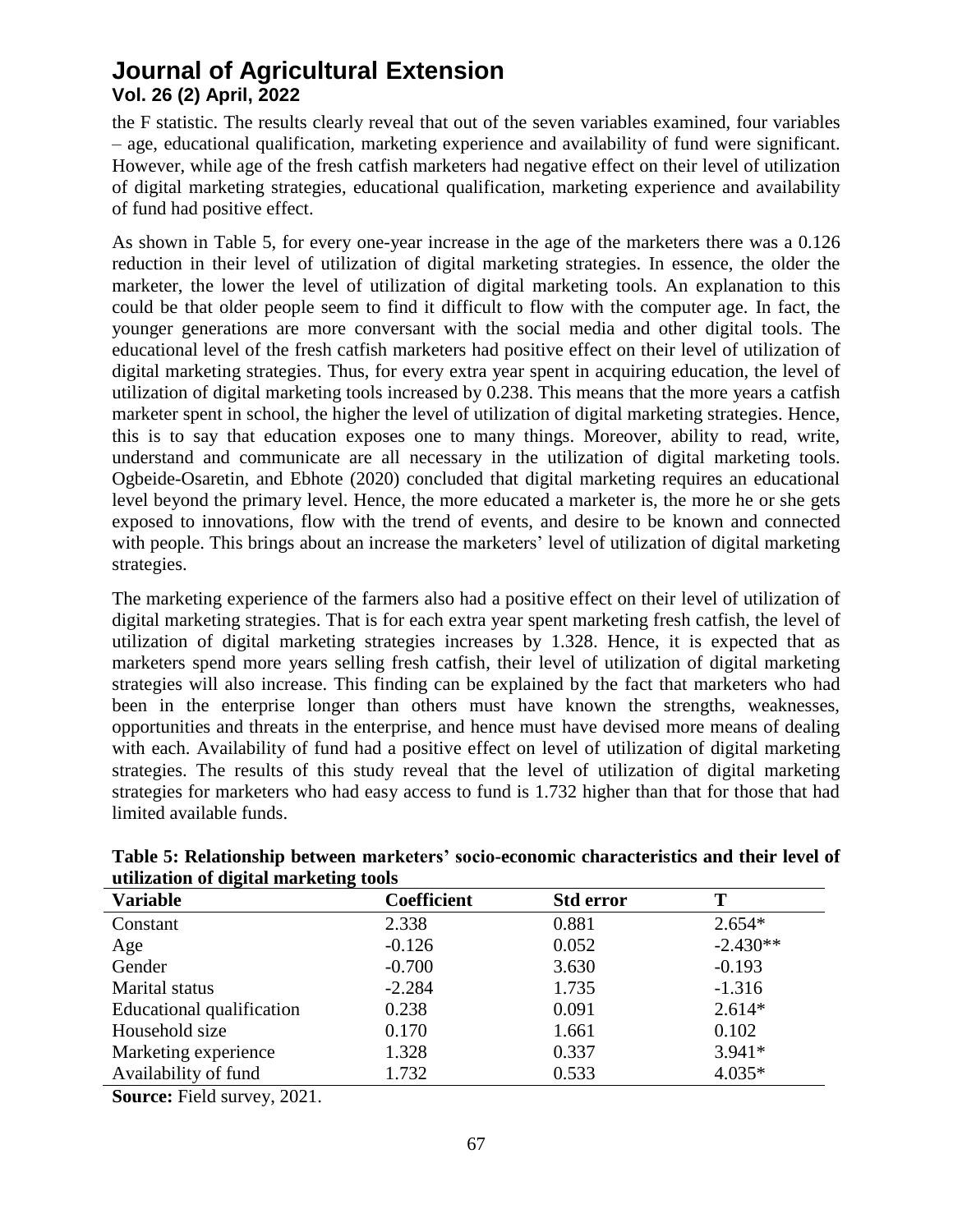\*P≤0.05, R = 0.877, R<sup>2</sup> = 0.769,  $\bar{R}$ <sup>2</sup> = 0.676.

#### **Conclusions and recommendations**

Fresh African catfish marketing in the area is a source of livelihood engaged by many who live in the area. The catfish marketers are educated, experienced in the enterprise and utilize some digital marketing tools available. Financial support should be given to them by government, and more awareness created on the importance of these digital marketing strategies. This will go a long way to improve sales and income generation for the marketers, and ultimately improving the economy and quality of life in the rural areas.

#### **References**

- Ajiboye, A., Osundare, F.O., Oluwatusin, F.M., Toluwase, S.O.W & Amao, S.A. (2020). Analysis of technical efficiency of catfish production in Ekiti State of Nigeria. *International Journal of Innovative Research and Development, 9*(5), 1-6.
- Alexandra, T., Amy, D., & Ariel, C. (2021). *What is marketing?* Investopedia. https://www.investo pedia. com/terms/m/marketing.asp
- American Marketing Association (2022). *Definitions of marketing.* [https://www.ama.org/the](https://www.ama.org/the-definition-of-marketing-what-is-marketing/)[definition-of-marketing-what-is-marketing/](https://www.ama.org/the-definition-of-marketing-what-is-marketing/)
- Deng G. T. (2020). Assessment of factors affecting fish production and marketing in Gambella Region, Ethiopia. *The Scientific World Journal*, *2020*(5260693), 1 – 8.
- Ejiogu-Okereke, E.N; Chikaire, U.J; Ogueri, I.E; & Chikezie, P.N (2016). Roles of Information and Communications Technologies in improving fish farming and production in Rivers State, Nigeria. (2016). Library Philosophy and Practice (e-journal). 1445.
- Greg, G. (2017). *Top five challenges and opportunities facing agricultural producers today*. The Paulsen. [https://www.paulsen.agency/insights/articles/top-five-challenges-and](https://www.paulsen.agency/insights/articles/top-five-challenges-and-opportunities-facing-ag-producers-today)[opportunities-facing-ag-producers-today](https://www.paulsen.agency/insights/articles/top-five-challenges-and-opportunities-facing-ag-producers-today)
- Ike-Obasi, J.C. (2021). Assessment of catfish marketing approach in Obio Akpor Local Government of Rivers State, Nigeria. *Journal of Agriculture Research and Life Sciences, 2*(3), 96 – 101.
- Kaartem, V. & Nystrom, A. (2021). Emerging technology as a platform for markt shaping and innovation. *Journal of Business Research, 124*(1), 456 – 465.
- Ogbeide-Osaretin, E. N. & Ebhote, O. (2020). Does digital marketing enhance rural agricultural transformation in Nigeria? An empirical investigation. *Asian Journal of Agriculture and Rural Development, 10*(1), 450-462
- Ogbeide-Osaretin, E.N., & Ebhote, O. (2020). Does digital marketing enhance rural agricultural transformation in Nigeria? An empirical investigation. *Asian Journal of Agriculture and Rural Development*, 10(1), 1 - 16
- Okeke, M.N. &Nwoye, I.I. (2019). Analysis of fresh catfish marketing among natural fishpond users in Ogbaru Local Government Area of Anambra State, Nigeria. *Asian Journal of Agricultural Extension, Economics and Sociology, 36*(3), 1 – 7